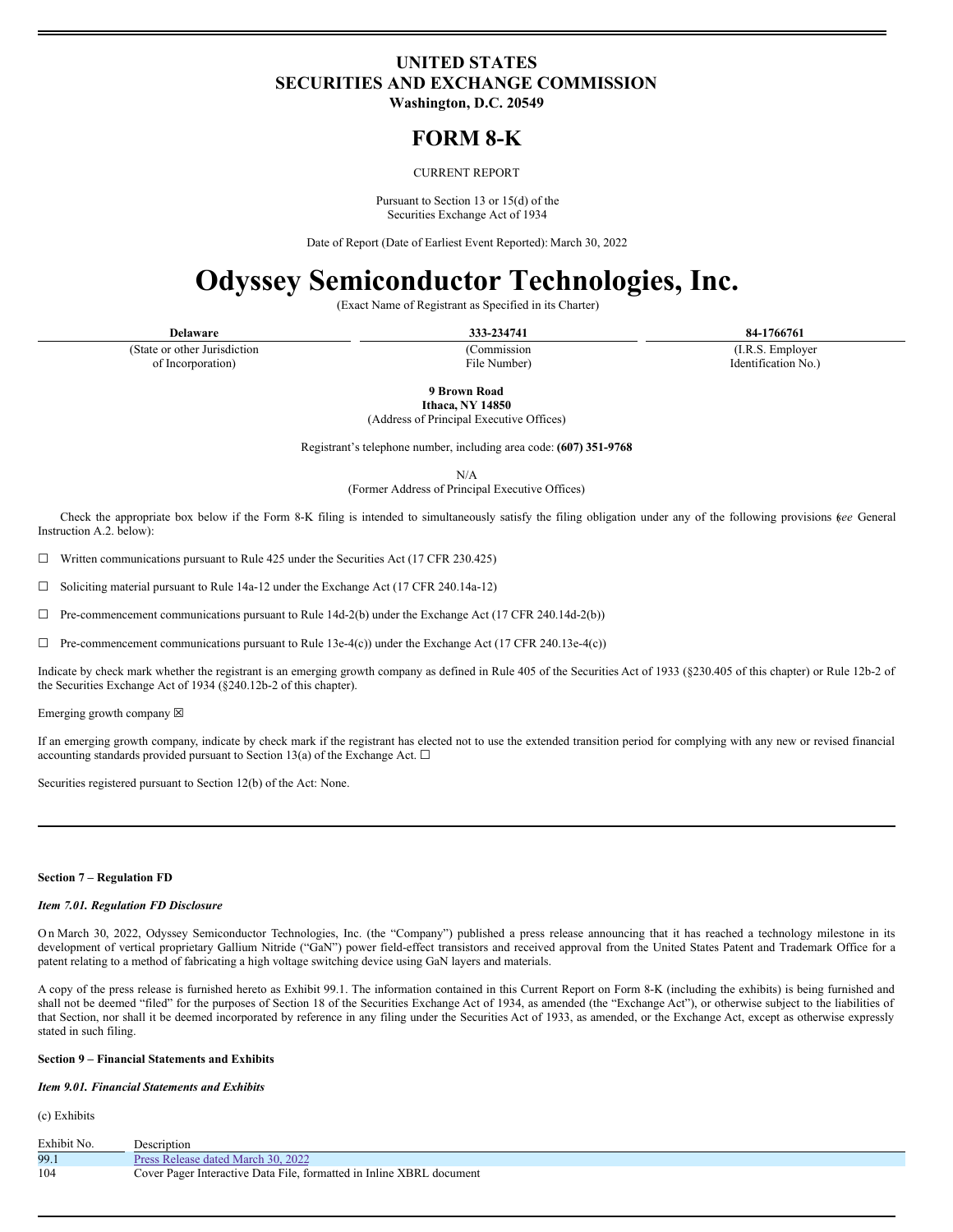#### **SIGNATURES**

Pursuant to the requirements of the Securities Exchange Act of 1934, as amended, the Registrant has duly caused this report to be signed on its behalf by the undersigned thereunto duly authorized.

#### Date: March 30, 2022 **Odyssey Semiconductor Technologies, Inc.**

By: /s/ Richard Brown

Name: Richard Brown Title: Interim Chief Executive Officer